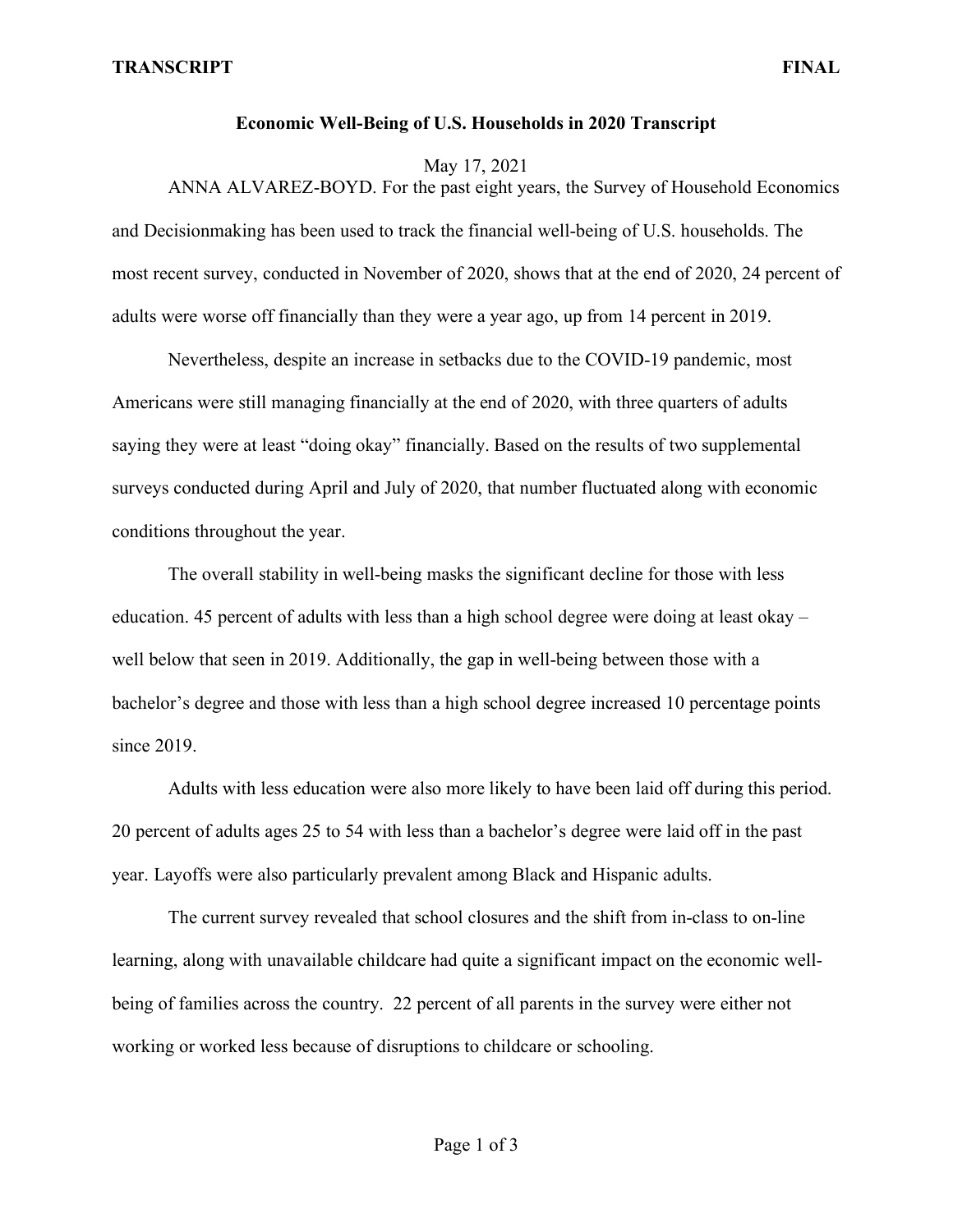## **TRANSCRIPT FINAL**

These observations from the survey mirror the observations of community leaders around the country.

ANNA ALVAREZ-BOYD. So, how have families in your region handled disruptions in childcare?

KENDRA N. SMITH. So, I really think that we've seen parents have to make quick decisions and kind of balance, not just their needs as working parents, but also the needs of their entire family. Do they stay home? Are they able to work from home? You know, if one child is maybe on a hybrid schedule and one is fully online, I think there's a lot of long-term decisionmaking that's had to be made.

BILL SCHLESINGER. We've had staff who've left their positions just because of the stress level. We've got other staff who were flexible. They bring their kids to work with them. But that's not ideal for us, them, or the children. So the stress level is taking its own toll, even with people as nimble as they can be and as creative as they can be.

ANNA ALVAREZ-BOYD. The survey also found that while these difficulties with childcare affected all parents, the effects have been especially pronounced among mothers, and particularly Black and Hispanic mothers. 36 percent of Black and 30 percent of Hispanic mothers said they were not working or working less due to childcare disruptions.

JOSHUA DOWNEY. We see more women dropping out of the workforce than men. And let's face it, we still have a significant gender pay gap, which I think is partially leading to it. But, unfortunately, it's also a systemic problem that we too often times expect women to take care of the kids.